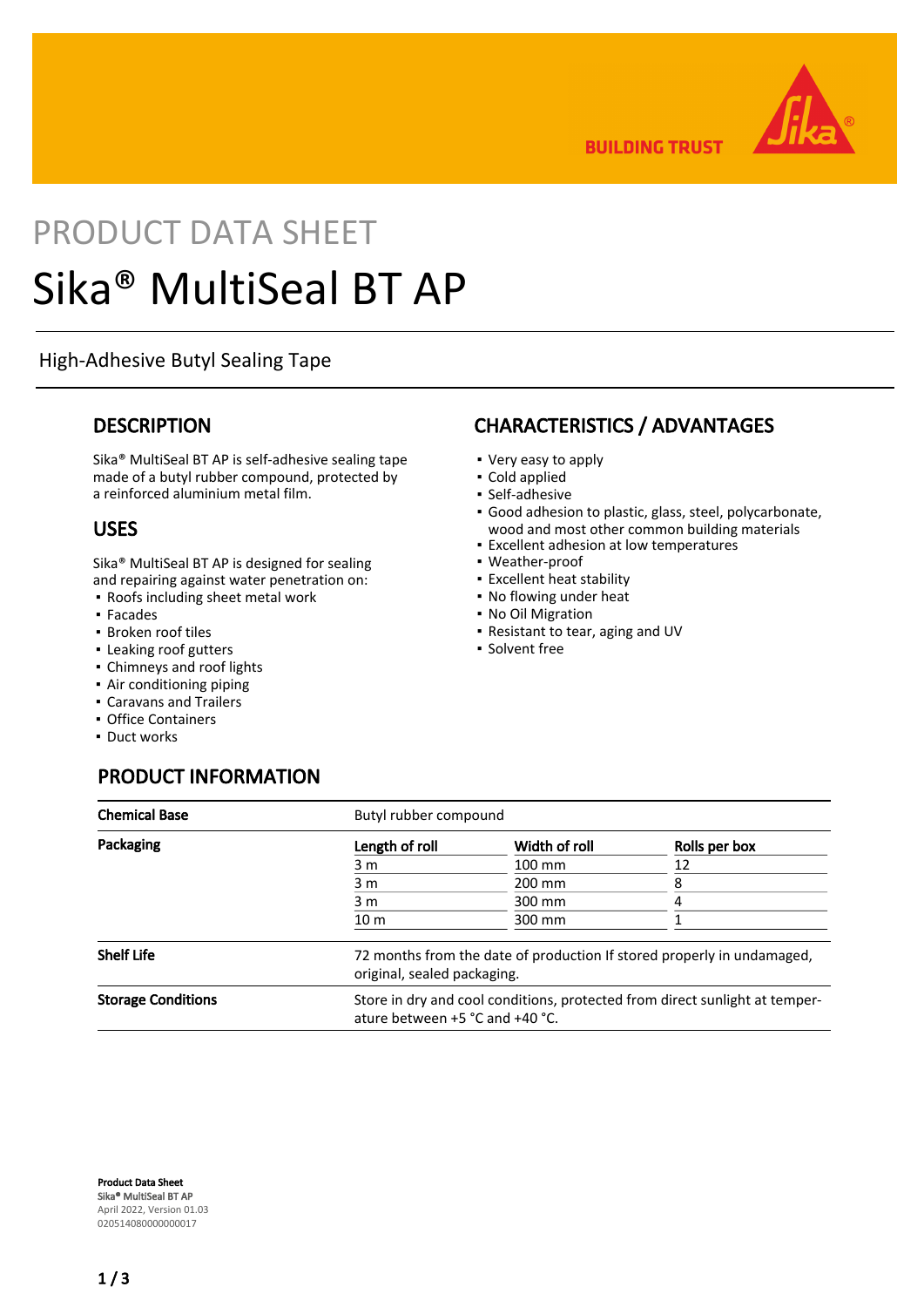| <b>Tensile Strength</b>    | 124 (N/25mm) approx.           |               |
|----------------------------|--------------------------------|---------------|
| <b>Elongation at Break</b> | $100\%$ approx.                | (ASTM D 1000) |
| <b>Adhesion in Peel</b>    | 30 approx. (180° peel N/25 mm) |               |
| <b>Service Temperature</b> | $-30 °C$ to $+90 °C$           |               |
| <b>Reaction to Fire</b>    | F                              | (ASTM E 84)   |

# APPLICATION INFORMATION

| <b>Ambient Air Temperature</b>    | +0 °C min. $/$ +40 °C max.<br>At temperatures below +5 °C the tape and the substrate must be warmed<br>before and during the application. Use hot air equipment. |
|-----------------------------------|------------------------------------------------------------------------------------------------------------------------------------------------------------------|
| <b>Substrate Moisture Content</b> | The substrate must be dry.                                                                                                                                       |

# BASIS OF PRODUCT DATA

All technical data stated in this Product Data Sheet are based on laboratory tests. Actual measured data may vary due to circumstances beyond our control.

# LIMITATIONS

Not suitable for sealing against water pressure. For waterproofing applications with water pressure, contact your local Sika Technical Service.

Butyl adhesives are sensitive to solvents. Check chemical compatibility of the butyl adhesive with the substrate.

Do not use for permanent fixing or in load bearing applications instead of an adhesive or mechanical fixing. On porous substrates, water infiltration underneath the Sika® MultiSeal BT AP is possible.

Direct contact with joint sealant and adhesive must be avoided or compatibility must be tested prior to application.

# **ECOLOGY**

This product is an article as defined in article 3 of regulation (EC) No 1907/2006 (REACH). It contains no substances which are intended to be released from the article under normal or reasonably foreseeable conditions of use. A safety data sheet following article 31 of the same regulation is not needed to bring the product to the market, to transport or to use it. For safe use follow the instructions given in this product data sheet.Based on our current knowledge, this product does not contain SVHC (substances of very high concern) as listed in Annex XIV of the REACH regulation or on the candidate list published by the European Chemicals Agency in concentrations above 0.1 % (w/w)

**BUILDING TRUST** 

Product Data Sheet Sika® MultiSeal BT AP April 2022, Version 01.03 020514080000000017